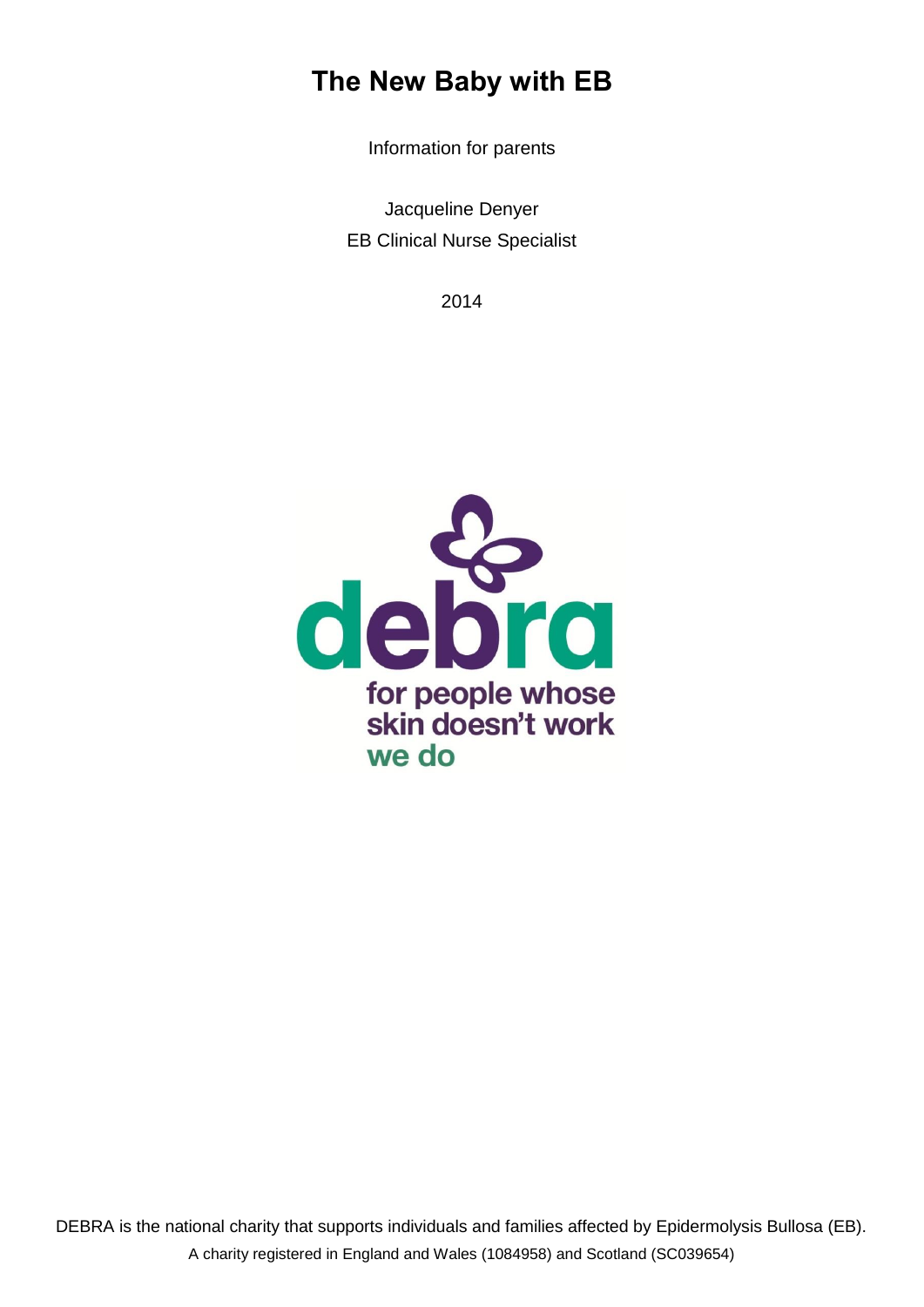# **What is EB?**

Epidermolysis Bullosa (EB) is a group of skin disorders in which the skin blisters or breaks down extremely easily.

There are 4 main types of EB. Each group has several subtypes.

### **What is the cause?**

The problems lie in the genes that hold instructions necessary for production of certain important proteins in the skin. These instructions have a fault, rather like a typing error, with the result that the proteins are incorrectly formed, and unable to fulfil their role in attaching the layers of skin together.

### **How do you get it?**

EB is an inherited disorder.

It can be dominantly or recessively inherited.

#### **Dominant inheritance**

Everyone has 2 copies of every gene, one inherited from their mother and one from their father. In dominantly inherited EB a defect in one of these genes can lead to fragile skin and blistering, even though the other gene is normal. This means anyone who has a dominantly inherited form of EB can pass the condition onto his or her children. There is a 1 in 2 chance in every pregnancy that the child will be similarly affected. However, dominant forms of EB can sometimes be seen as a "new mutation" when there is no family history.

#### **Recessive inheritance**

In recessively inherited forms of EB both copies of the gene have to be defective in order for the baby to be affected. A person with one defective copy of the gene is healthy and said to be a carrier of the disorder. However, if two such people who carry the defective gene have children there is a 1:4 risk that the child will inherit both defective copies of the gene and will have EB.

### **How can I find out which type of EB my baby has?**

Diagnosis is made by examination of a small piece of skin called a biopsy. This is taken using local anaesthetic and does not require stitches. Blood samples are also taken from the baby and parents for DNA analysis to find the specific mutation on the gene, this information can be used to offer prenatal testing in future pregnancies for those who are carriers of severe forms of EB.

### **Is there a cure for EB?**

Not yet, but research continues towards finding an effective treatment by replacing the faulty proteins in the skin.

### **How can I look after my baby?**

You can do all the things any newborn baby needs but will have to change the way some of these things are done – such as handling, feeding and changing nappies and also some extra things like blister and wound care. Your EB nurse will help teach you how to do this.

It is not usually necessary for the baby to be in an incubator unless there are other medical reasons, such as the baby being born prematurely. In fact, the heat and humidity provided by the incubator may make the blistering worse.

Wherever possible nurse the baby in a cot, lie your baby on a soft pad and lift on this.

When it is necessary to lift using your hands, roll your baby onto his side, place your hand behind his head, and the other hand under his bottom, allow the baby to roll back onto your hands and lift in one movement.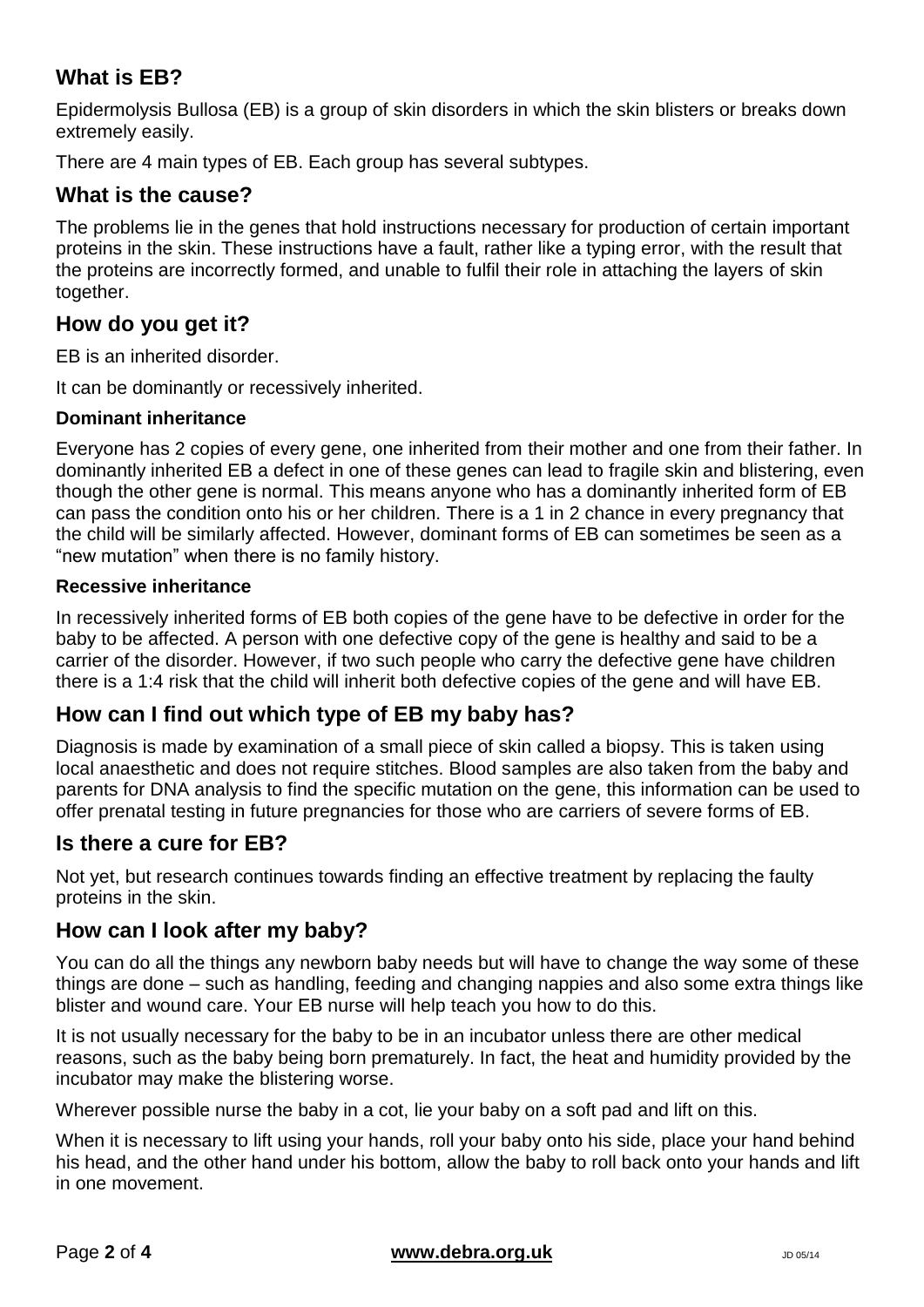Never lift from under the arms. Remember, friction and shearing forces may cause blisters and skin loss, direct pressure is safe.

# **Clothing**

Naked babies with EB may damage their skin by kicking their legs together and rubbing with their arms. We recommend dressing the baby in a front fastening babygro initially. If these are not flat seamed you will need to turn them inside out to prevent the raised seams from rubbing and causing blisters.

# **Nappies**

Disposables are fine. Make sure the nappy is a good fit to reduce friction. It may be necessary to line the nappy with a soft liner to protect the skin from the edges of the nappy. Creams and dressings may be prescribed on the advice of your EB nurse.

# **Feeding**

Sometimes the skin lining the inside of the mouth becomes blistered and sore. If the baby is finding it hard to feed because of the soreness we recommend a special teat called a Haberman feeder which contains a valve, reducing the need for strong sucking and allowing a good delivery of milk. Breast feeding is often possible although when the baby routes for the nipple the skin on the face can be rubbed and needs to be protected with cream or ointment.

Teething gels or specialised preparations such as Gelclair can be applied to the teat or nipple or directly to the mouth to reduce pain when feeding.

### **Blisters**

Arise from friction or sometimes spontaneously in response to heat.

Blisters must be lanced with a sterile needle as they are not self-limiting and will get bigger if left unchecked. Where the roof remains on the blister there is no need for a dressing. Dusting with simple cornflour will help to dry up the blister and reduce further friction.

### **Wounds**

Wounds must be dressed with a non-adherent dressing. Choice is limited as many dressings described as non-adherent behave differently on the skin of those with EB.

Your EB nurse will advise on appropriate dressings for your baby.

### **Types of EB**

There are 4 major types of EB; these are simplex, junctional and dystrophic and Kindler syndrome.

Within each group there are many different sub types and therefore each type of EB has a wide range of symptoms.

It is not possible for one type to change to another within the family.

#### **EB simplex**

This is generally a dominantly inherited condition, although there are cases of recessively inherited EB simplex, but these are very rare.

There are 3 main types of EB simplex.

**Localised EB simplex** generally affects only the hands and feet and is at its most troublesome during warm and humid conditions.

More widespread blistering can occur and this is called **generalised EB simplex**.

#### **Dowling Meara**

Dowling Meara EB simplex causes more widespread blistering particularly in young children. Babies with Dowling Meara simplex may be very ill for a while, but the majority recover and the

#### **Page 3 of 4 [www.debra.org.uk](http://www.debra.org.uk/)** JD 05/14